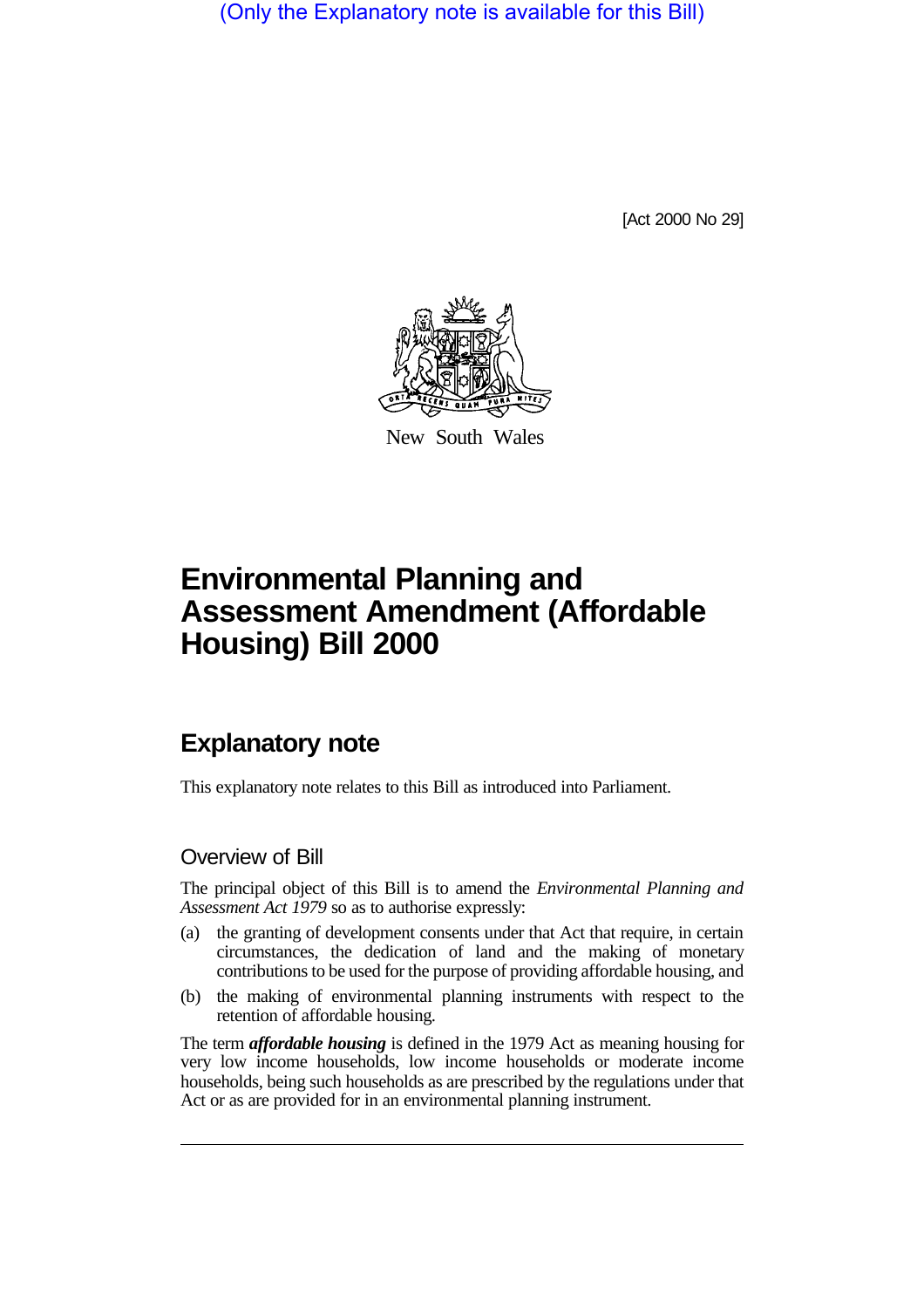#### Explanatory note

*South Sydney Local Environmental Plan 1998 (Amendment No 2)—Green Square* was declared to be wholly invalid by the Land and Environment Court on 18 February 2000. That local environmental plan contained (among other amendments to the 1998 plan) amendments establishing a scheme for the imposition of conditions on certain development consents to require the dedication of land or the making of monetary contributions to be used for the purpose of providing affordable housing in the Green Square locality (the *Green Square scheme*).

The decision in the case concerned (*Meriton Apartments Pty Ltd v Minister for Urban Affairs and Planning & Or* [2000] NSWLEC 20) is the subject of an appeal to the New South Wales Court of Appeal.

The Bill proposes to remake and validate the local environmental plan described above, with minor amendments, as *South Sydney Local Environmental Plan 1998 (Amendment No 6)—Green Square* and to validate a development control plan approved for, and any consents already granted under, the Green Square scheme.

The Bill also validates:

- (a) certain other instruments that have established two similar schemes relating to the provision of affordable housing for land in the City West region and in the Willoughby City area at St Leonards, and any consents already granted under them, and to continue those schemes and the Green Square scheme for a limited period, and
- (b) certain contributions plans, and provisions of such plans, that authorise provisions to be made with respect to affordable housing, and any consents already granted in accordance with them.

The Green Square, City West and St Leonards affordable housing schemes make dedications or contributions for affordable housing compulsory (that is, not within the discretion of the consent authority). New schemes of the same type would not be authorised under the amendments to be made to the 1979 Act by the proposed Act.

Apart from the above, the Bill validates generally anything (such as the granting of a development consent subject to conditions relating to the provision of affordable housing) already done or omitted to be done that would have been lawfully done if the 1979 Act had then included certain amendments extending the objects of that Act to cover the provision and maintenance of affordable housing and a specific power to make environmental planning instruments with respect to the provision, maintenance and retention of affordable housing. The relevant amendments are set out in Schedule 1 to the *Environmental Planning and Assessment Amendment Act 1999* and Schedule 1 [1] to the proposed Act.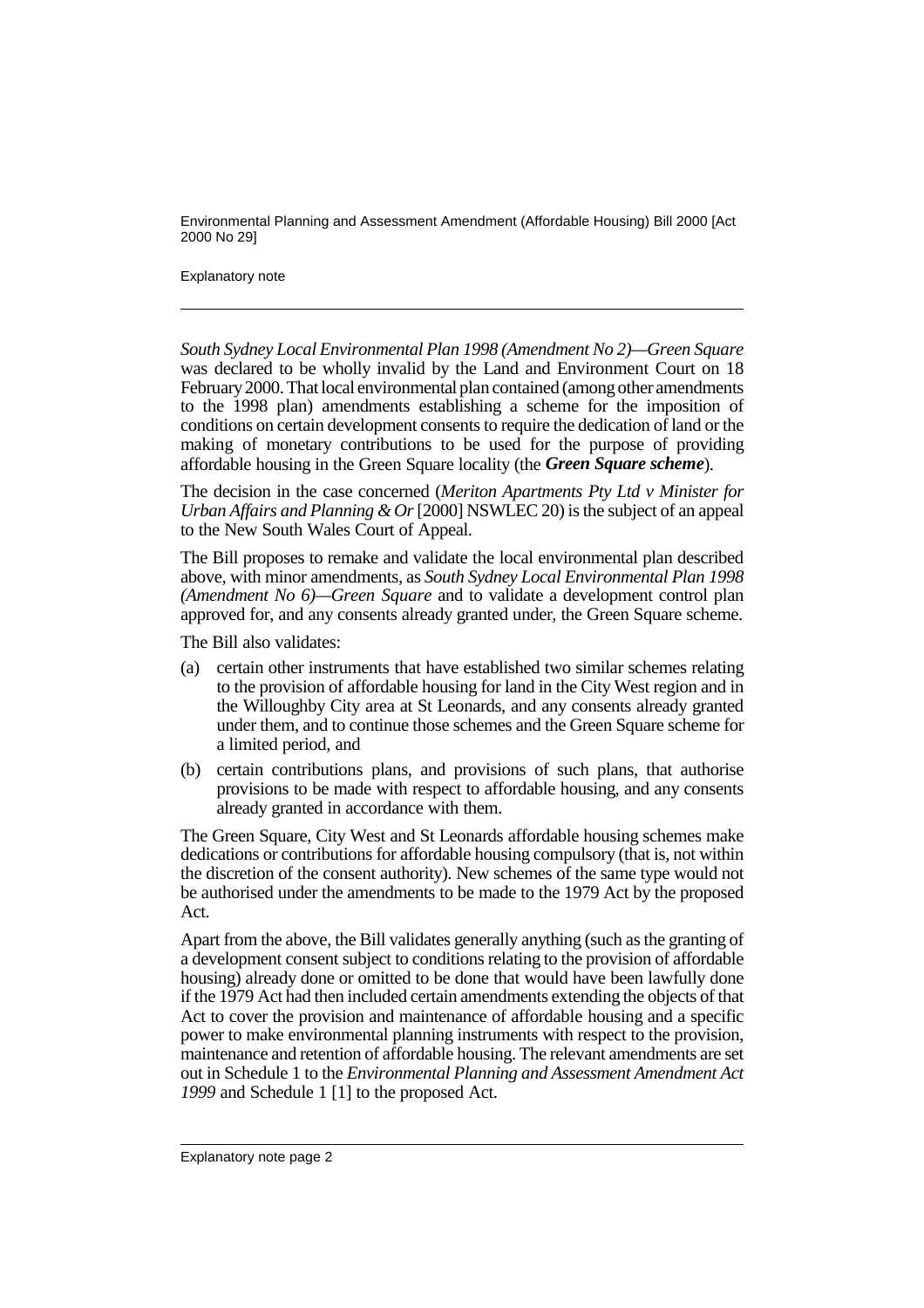Explanatory note

### Outline of provisions

**Clause 1** sets out the name (also called the short title) of the proposed Act.

**Clause 2** provides for the commencement of the proposed Act on the date of assent to the proposed Act.

**Clause 3** declares that the *Environmental Planning and Assessment Act 1979* is referred to in the proposed Act as the Principal Act.

**Clause 4** is a formal provision giving effect to the amendments to the Principal Act set out in Schedule 1.

**Clause 5** makes the general validation referred to above in the Overview.

**Clause 6** is a formal provision giving effect to Schedule 2 which sets out detailed provisions that have the effect of making *South Sydney Local Environmental Plan 1998 (Amendment No 6)—Green Square* (set out in Schedule 3) and of validating each of the three affordable housing schemes and other provisions relating to affordable housing as referred to above in the Overview.

**Clause 7** provides for consents for development to be granted in accordance with the Green Square, City West and St Leonards affordable housing schemes (or in accordance with provisions of certain contributions plans) validated by the proposed Act. Such a consent may be granted only if the development application is made, with respect to land to which those schemes or provisions originally applied, while the relevant scheme or provisions continue in force and within a maximum of 2 years after the date of assent to the proposed Act.

**Clause 8** makes it clear that any environmental planning instrument validated by the proposed Act may be repealed or amended under the Principal Act, except as provided by proposed section 7.

**Clause 9** confirms that the *Land Acquisition (Just Terms Compensation) Act 1991* does not apply if land is acquired under the validated Green Square, City West or St Leonards affordable housing scheme.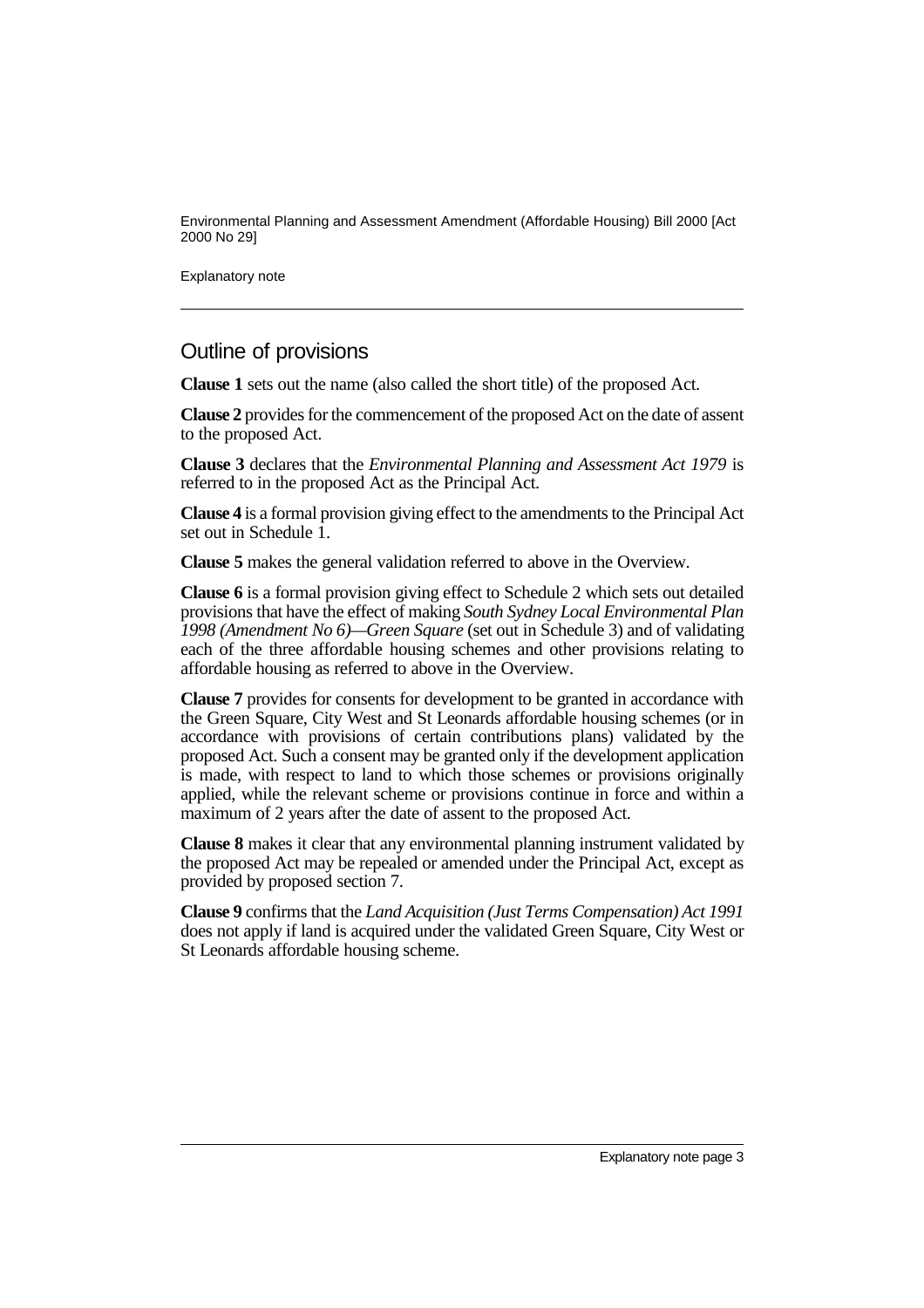Explanatory note

# **Schedule 1 Amendment of Environmental Planning and Assessment Act 1979**

**Schedule 1 [1]** restates section 26 (1) (d) of the Principal Act to confirm that environmental planning instruments can provide for the retention of affordable housing.

**Schedule 1 [2]** makes an amendment consequential on inserting proposed sections 94F and 94G into the Principal Act, which are explained below.

**Schedule 1 [3]** inserts Division 6A into Part 4 of the Principal Act, which consists of the following proposed sections:

Section 94F, which allows conditions to be imposed on development consents requiring the dedication of land or the payment of monetary contributions for the purpose of providing affordable housing. Such a condition may be imposed only if a State environmental planning policy identifies a need for affordable housing within the local government area and the condition is authorised to be imposed by a regional or local environmental plan.

Such a dedication or contribution must be reasonable, having regard to:

(a) the extent of the need in the area for affordable housing, and

- (b) the scale of the proposed development, and
- (c) any other dedication or contribution required to be made by the applicant for consent.

Section 94G, which requires the consent authority to make land dedicated available, or to apply money contributed, for the purposes of affordable housing under such a condition for that purpose within a reasonable time.

Alternatively, the Minister may give directions to a consent authority to transfer land or pay money contributed for the purposes of affordable housing to a person nominated by the Minister. In such a case, the land or money must be made available or applied by that person for those purposes within a reasonable time.